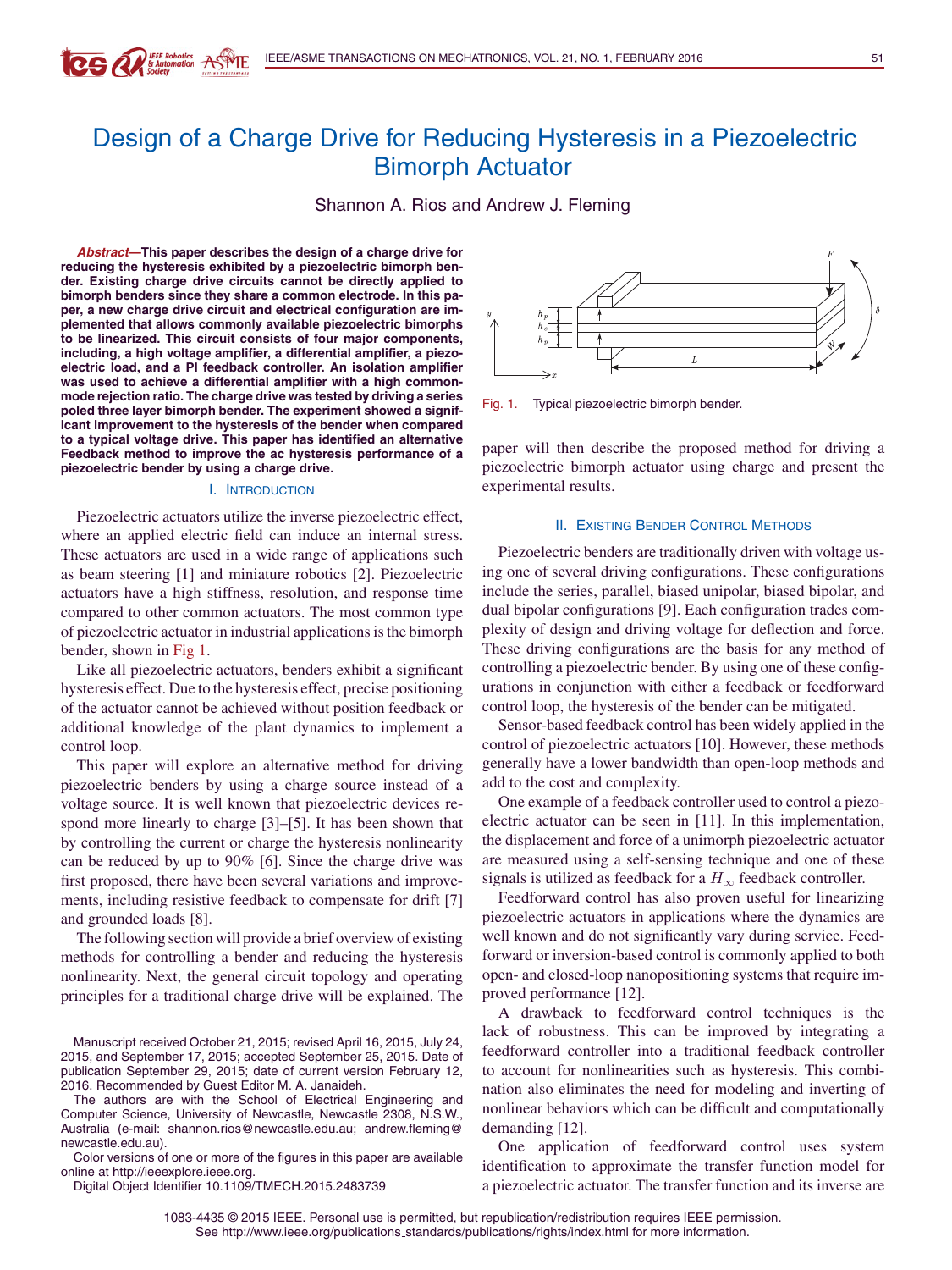

 $V_{in}$  C

successfully incorporated into a PID controller with active force feedback to suppress unwanted vibrations [13].

Poling Direction

 $+HV$ 

 $\overline{H}$ 

Rakotondrabe *et al.*, used a combination of feedforward techniques to compensate for a range of nonlinear effects in piezoelectric actuators [14]. The inverse Prandtl–Ishlinskii static hysteresis model was used to compensate for the hysteresis. The creep compensator was implemented in cascade with the hysteresis compensator using a new method that did not require inversion. Finally, the vibration of a system is compensated for using ZV input shaping.

A charge drive is a type of feedback controller where the sensing element is a capacitor connected in series with the piezoelectric actuator. A charge drive is ideal where the additional weight or complexity of external sensing devices would negatively impact the performance of the piezoelectric device. A charge drive is simpler to implement when compared to a feedforward controller since the only required prior knowledge of the system is the impedance of the actuator.

#### **III. CHARGE DRIVE CIRCUIT TOPOLOGY**

A simplified charge drive circuit can be seen in Fig. 2. The piezoelectric element is represented by a capacitor  $C_p$  in series with a voltage source  $V_p$  highlighted in the box. A sense capacitor  $C_s$  is connected between the piezoelectric layer and ground. The voltage across the sense capacitor is the feedback for the high voltage amplifier. The ratio of the capacitors is the ac gain of the system,

$$
A = \frac{C_s}{C_p}.\tag{1}
$$

Despite the potential reductions in hysteresis there are some fundamental drawbacks when using charge drives, including: stray currents, finite output impedance, and dielectric leakage [12]. These effects can cause the output voltage to drift at low frequencies. This can be avoided by setting the ratio of resistances equal to the ratio of capacitances such that

$$
\frac{R_L}{R_s} = \frac{C_s}{C_p}
$$



Fig. 3. Bimorph charge drive topology.

where  $R_s$  is the sense resistor used for low frequency or dc operation and  $R_L$  is the load resistance. The resistor ratio determines the dc gain of the amplifier when below the transition frequency

$$
f_T = \frac{1}{2\pi R_L C_p}.
$$

At frequencies below  $f<sub>T</sub>$ , the amplifier acts as a voltage drive. The transition frequency can be set arbitrarily low by increasing the resistance  $R_L$ , however, as the transition frequency is reduced, the settling time of the system increases.

An alternative method of controlling the dc gain of the amplifier is to use a controlled current source instead of the resistors  $R_L$  and  $R_s$ , this is referred to as active dc stabilization [15]. By using this method, the low-frequency voltage gain is fixed and does not depend on load capacitance. Furthermore, the transition frequency can be extremely low because long transient responses are eliminated.

Traditional charge drives are compatible with floating piezoelectric actuators; however, bimorph benders have two piezoelectric layers with a shared electrode that are driven with complementary voltages, therefore they are not directly compatible. A new type of charge drive must be designed that is capable of driving grounded loads.

Fig. 3 shows the simplified electrical configuration of a charge drive for a triple layer bimorph bender. This circuit requires a differential amplifier with a high common mode rejection ratio, such as an isolation amplifier, in order to detect the voltage across the sense capacitor  $C_s$ . Another approach to this problem is to use an integrator circuit connected between the dc and ac bridges as seen in the work by Ivan *et al.* [16].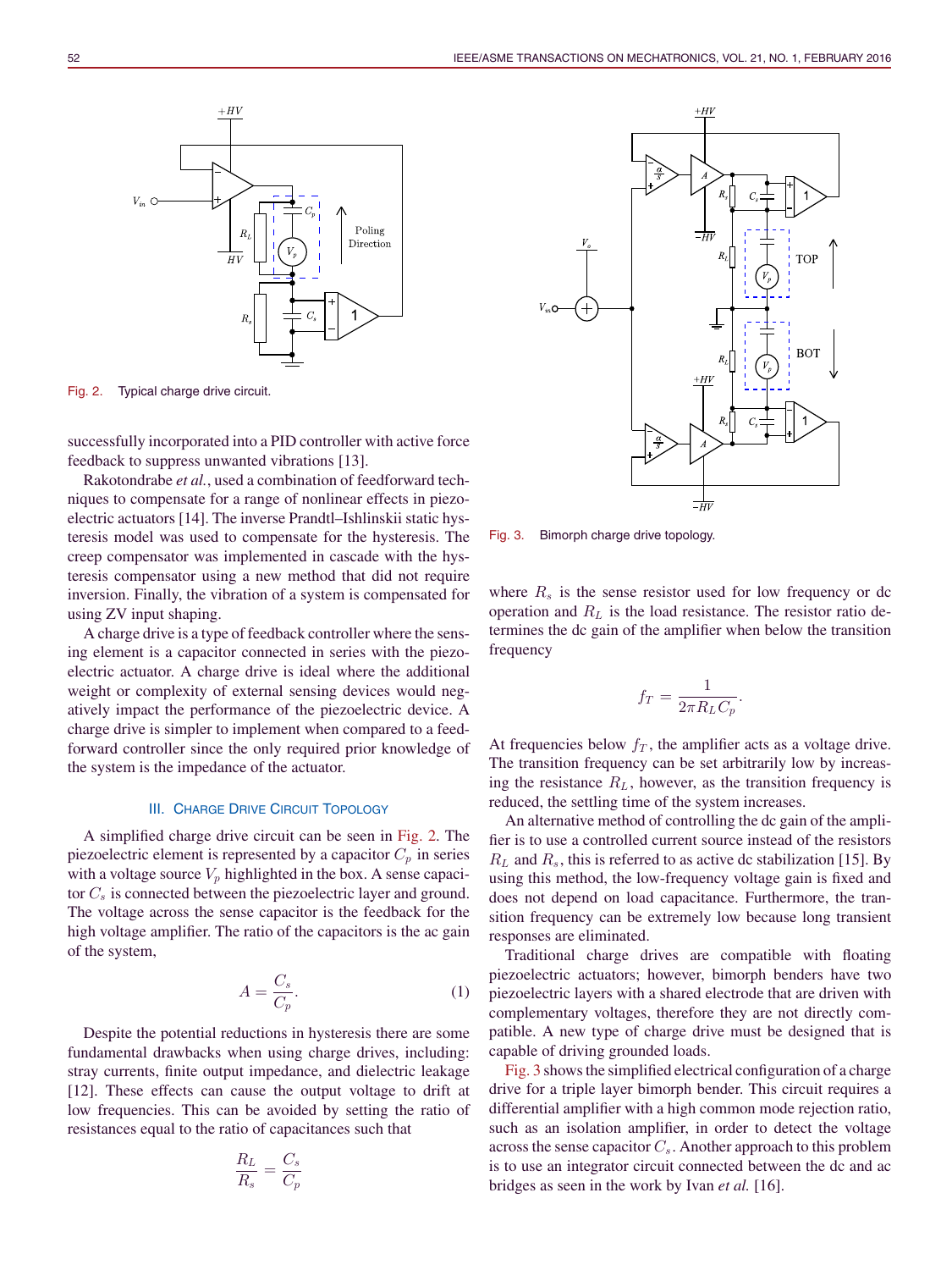Previous work on this topic analyzed driving a custom made four layer piezoelectric bender [17]. Since both piezoelectric elements were isolated, a traditional nongrounded charge drive was used to independently drive the top and bottom piezoelectric layer. This paper achieved a reduction in the hysteresis of 98%. In practice this approach is not feasible for driving standard bimorph actuators because the central electrode is shared.

### IV. GROUNDED CHARGE DRIVE CIRCUIT

The grounded charge drive circuit consists of four major components; a high voltage amplifier, the piezoelectric load, a differential amplifier, and a feedback controller. The most challenging part of this circuit is the design of the differential amplifier stage. The differential amplifier must be able to detect a small voltage with a high-common-mode rejection ratio. As the dynamics of the piezoelectric bender actuators are relatively slow, an isolation amplifier was chosen to perform the function of a differential amplifier. The AD202JN isolation amplifier can provide up to 2000 V of galvanic isolation with a differential voltage of  $\pm 5$  V and a bandwidth of up to 2 kHz.

The dc gain of the charge drive is determined by the ratio of the resistors,  $R_s$  and  $R_l$  and similarly the ac gain is determined by the ratio of the capacitors  $C_p$  and  $C_s$ . The two ratios should be made equivalent such that

$$
\frac{R_s}{R_l} = \frac{C_p}{C_s} = \frac{V_{\text{max}}}{V_s} \tag{2}
$$

where  $V_{\text{max}}$  is the maximum voltage across the piezoelectric load and  $V<sub>s</sub>$  is the maximum input voltage to the isolation amplifier. In order to achieve a reasonable system gain, the maximum piezoelectric voltage was limited to  $V_{\text{max}} = 200$  V, giving a system gain of approximately 40 V/V.

Resistor values of  $R_L = 16 \text{ M}\Omega$  and  $R_s = 400 \text{ k}\Omega$  variable potentiometer were chosen to match the system gain of 40. The inclusion of the variable resistor allows the dc gain to be tuned to more accurately match the ac gain which is highly dependent on the capacitance of the particular bender being used. Given a bender capacitance of approximately 143 nF, the sense capacitor was chosen to be 0.143  $\mu$ F × 40  $\approx$  6.2  $\mu$ F.

The output of the isolation amplifier is connected to a PI feedback controller with a transfer function of  $\frac{\alpha}{s}$ , where  $\alpha$  is the integral gain of the feedback controller and is primarily used to set the bandwidth of the system. The controller attempts to equate the voltage across the sense capacitor to the input signal  $V_{\text{in}}$ . The output of the controller is connected to a high voltage amplifier with a gain of 40 V/V and power supply rails of  $+HV = 230$  V and  $-HV = -80$  V.

# V. SYSTEM DYNAMICS

Fig. 4 shows the frequency response of the system from dc to 10 kHz. To perform the frequency response, the bender was replaced with a 150  $\mu$ F capacitive load to remove the effects of the bender resonances and to protect the actuator. The cutoff point of the system is approximately 5 kHz and is primarily due to the low bandwidth of the isolation amplifier.



Fig. 4. Charge drive frequency response.

Since the voltage amplifier has a significantly higher bandwidth than the other system components, it can be approximated by a static gain of 40. The transfer function of the charge amplifier from the applied reference voltage to the measured charge is then

$$
H(s) = \frac{40 \frac{\alpha}{s} \frac{C_p}{C_s} F(s)}{1 + 40 \frac{\alpha}{s} \frac{C_p}{C_s} F(s)}
$$
(3)

where  $F(s)$  is the transfer function of the instrumentation amplifier.

If the instrumentation amplifier bandwidth is significantly higher than the closed-loop bandwidth,  $F(s) \approx 1$ , and the transfer function can be simplified to

$$
H(s) = \frac{40\alpha \frac{C_p}{C_s}}{s + 40\alpha \frac{C_p}{C_s}}
$$
(4)

which is a unity gain first-order low-pass filter with a cutoff frequency of  $f = \frac{40\alpha C_p}{2\pi C_s}$ .

# VI. EXPERIMENTAL RESULTS

An experiment was conducted to test the performance of the grounded load charge drive circuit. An outwardly poled piezoelectric bimorph bender from Piezo Systems, Inc., measuring 31.8 mm wide by 63.5 mm in length with an overall thickness of 0.51 mm was used as the piezoelectric element. The bender was mounted such that the free length was approximately 53.5 mm and was driven using the bridged bipolar series electrical configuration [9].

The driving voltages for the bender were  $V_{\text{max}} = 400 \text{ V}$  and  $V_{\text{min}} = -100$  V. For the experiment the driving voltages were limited to 50% of these to improve the reliability of the actuator and simplify the design of the differential amplifier.

Each piezoelectric layer was controlled using an Agilent 33500B dual channel signal generator and two of the newly designed grounded load charge drives. An LAT61 laser distance sensor was used to measure the displacement of the tip. The displacement sensor provides a 0–10-V output signal with a resolution of 0.5  $\mu$ m.

The bender was driven over a range of voltages and frequencies, the results of which can be seen in Table I. The hysteresis